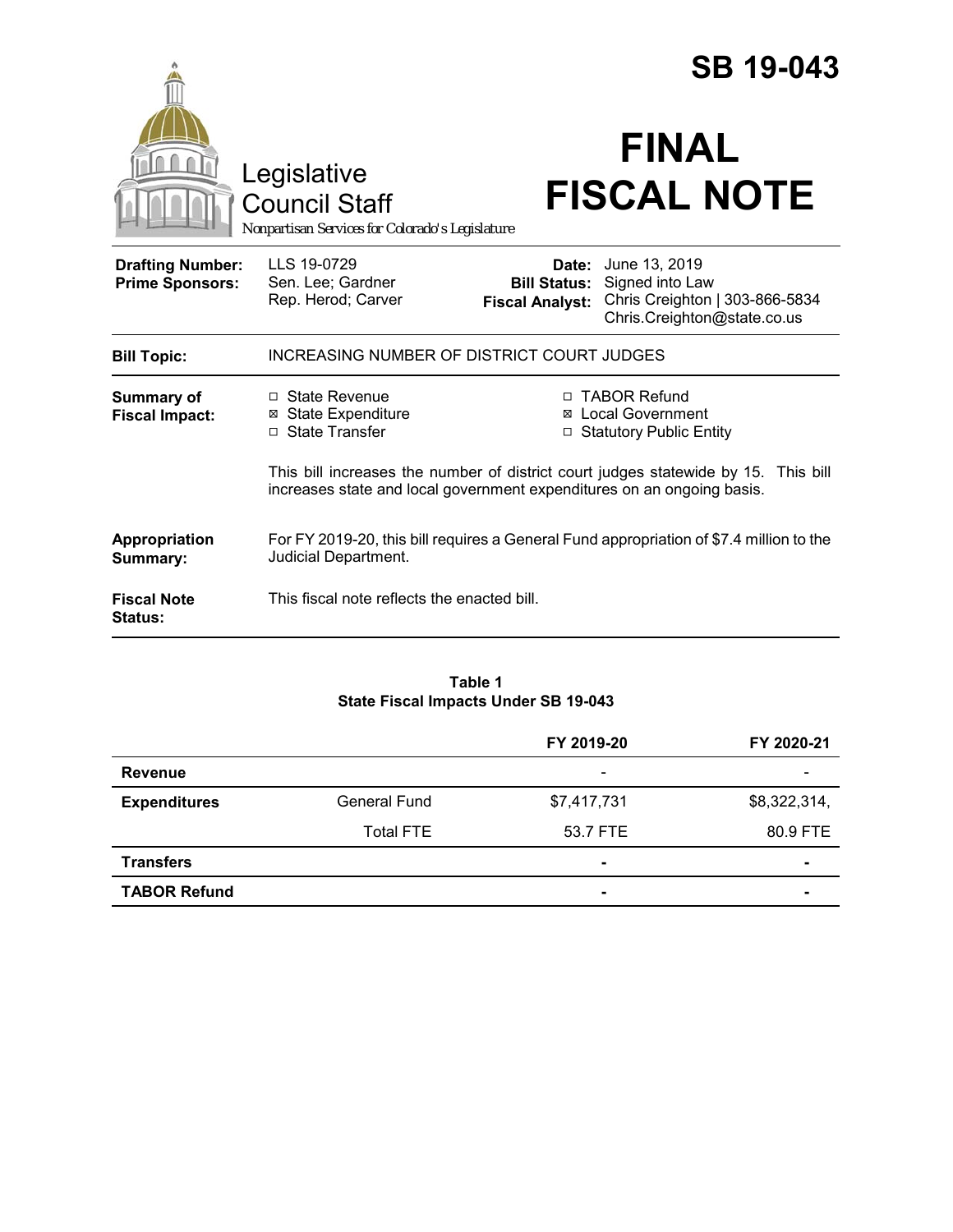# **Summary of Legislation**

Subject to available appropriations, this bill increases the number of district court judges by a total of 15.0 district court judges in several districts as shown in Table 2. Of the additional 15 judges, 7 start on July 1, 2019, and 8 start on January 1, 2020. This bill also creates an outreach and education position in the Office of the State Court Administrator and requires the office to submit a report annually to the General Assembly on case management statistics by judicial district from the previous year.

| <b>District</b>         | <b>Counties in the District</b>                                       | <b>Judges Added</b><br>by SB19-043 | <b>Total Judges in</b><br>District with SB19-043 |
|-------------------------|-----------------------------------------------------------------------|------------------------------------|--------------------------------------------------|
| 1st Judicial District   | Gilpin, Jefferson                                                     | 1.0                                | 14.0                                             |
| 2nd Judicial District*  | Denver                                                                | 4.0                                | 27.0                                             |
| 4th Judicial District*  | El Paso, Teller                                                       | 2.0                                | 24.0                                             |
| 8th Judicial District*  | Larimer, Jackson                                                      | 1.0                                | 9.0                                              |
| 10th Judicial District  | Pueblo                                                                | 1.0                                | 8.0                                              |
| 13th Judicial District  | Kit Carson, Logan, Morgan,<br>Phillips, Sedgwick,<br>Washington, Yuma | 1.0                                | 5.0                                              |
| 17th Judicial District* | Adams, Bromfield                                                      | 1.0                                | 16.0                                             |
| 18th Judicial District* | Arapahoe, Douglas, Elbert<br>Lincoln                                  | 1.0                                | 24.0                                             |
| 19th Judicial District* | Weld                                                                  | 2.0                                | 11.0                                             |
| 21st Judicial District  | Mesa                                                                  | 1.0                                | 6.0                                              |
| Total                   |                                                                       | <b>15.0 FTE</b>                    | <b>144.0 FTE</b>                                 |

#### **Table 2 District Court Judges Added by SB19-043**

\* Judges will start on January 1, 2020, in the 2nd (2 judges), 4th (1 judge), 8th (1 judge), 17th (1 judge), 18th (1 judge) and 19th (1 judge) judicial district.

# **State Expenditures**

For FY 2019-20, this bill increases state General Fund expenditures by \$7.4 million, including \$6.1 million and 39.7 FTE in the Judicial Department and \$1.3 million and 14.0 FTE in the Office of the State Public Defender. For FY 2020-21 and thereafter, this bill increases state General Fund expenditures by \$8.3 million, including \$6.6 million and 61.0 FTE in the Judicial Department and \$1.7 million and 19.9 FTE in the Office of the State Public Defender. These impacts are discussed below. Costs are summarized in Table 3 and a full FTE breakdown for each agency is provided in Table 4.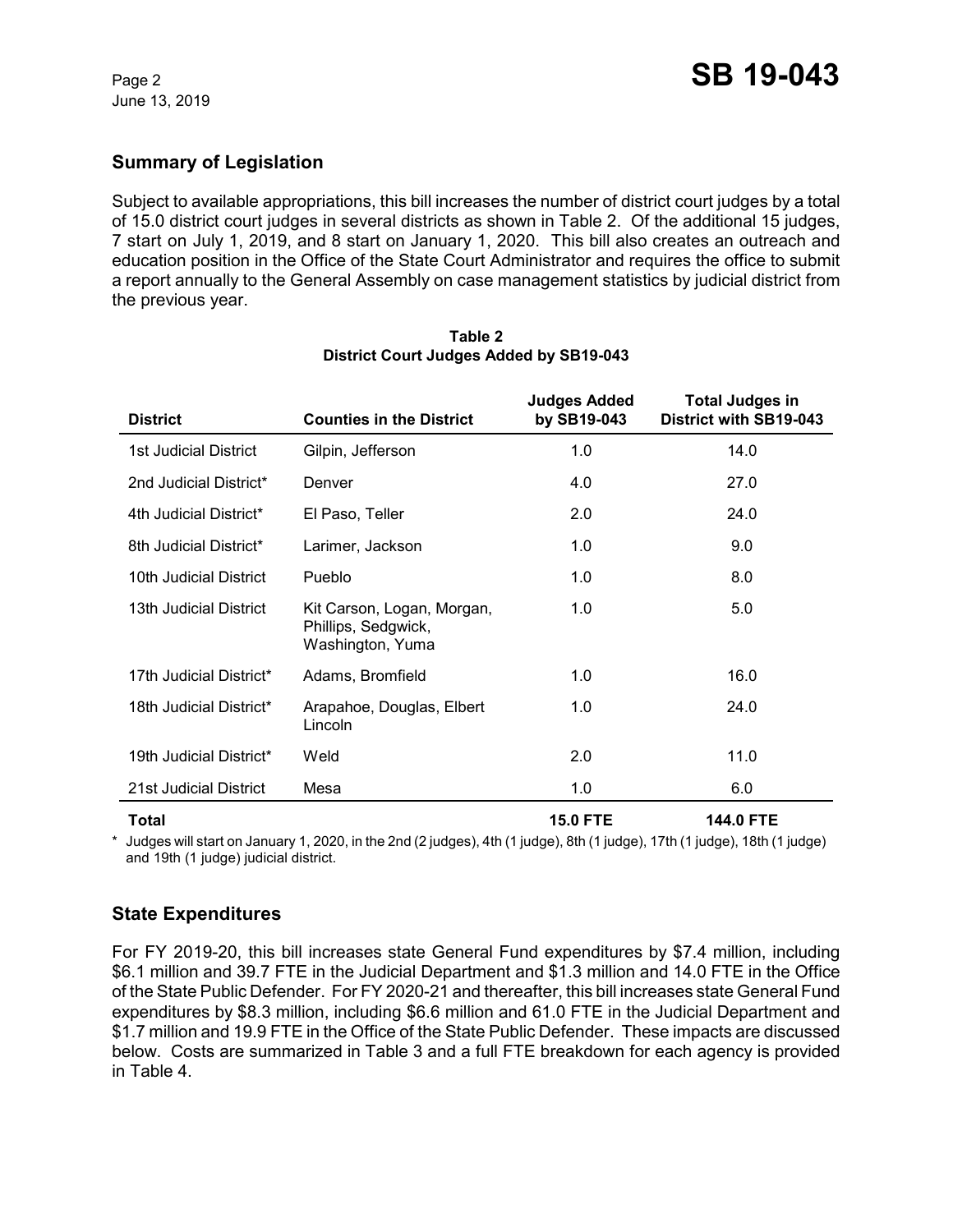**Table 3 Expenditures Under SB 19-043**

| <b>Cost Components</b>                                |                  | FY 2019-20      | FY 2020-21  |
|-------------------------------------------------------|------------------|-----------------|-------------|
| <b>Judicial Department</b>                            |                  |                 |             |
| <b>Personal Services</b>                              |                  | \$3,656,978     | \$5,574,751 |
| <b>Operating Expenses and Capital Outlay Costs</b>    |                  | \$428,888       | \$145,060   |
| Courtroom Furnishing                                  |                  | \$1,393,785     |             |
| <b>Centrally Appropriated Costs</b>                   |                  | \$591,103       | \$905,414   |
| FTE - Personal Services                               |                  | 39.7 FTE        | 61.0 FTE    |
| <b>Judicial Department (Subtotal)</b>                 |                  | \$6,070,754     | \$6,625,225 |
| <b>Office of the State Public Defender</b>            |                  |                 |             |
| <b>Personal Services</b>                              |                  | \$847,159       | \$1,196,136 |
| <b>Operating Expenses and Capital Outlay Costs</b>    |                  | \$109,940       | \$21,185    |
| Centrally Appropriated Costs*                         |                  | \$389,878       | \$479,768   |
| FTE - Personal Services                               |                  | 14.0 FTE        | 19.9 FTE    |
| <b>Office of the State Public Defender (Subtotal)</b> |                  | \$1,346,977     | \$1,697,089 |
|                                                       | <b>Total</b>     | \$7,417,731     | \$8,322,314 |
|                                                       | <b>Total FTE</b> | <b>53.7 FTE</b> | 80.9 FTE    |

**Table 4 Total Judicial and OSPD Staffing Requirements Under SB19-043 (FY 2020-21)**

| <b>District</b>                                   | <b>Judges</b><br><b>FTE</b> | <b>Judge Support</b><br><b>Staff FTE</b> | <b>Public</b><br><b>Defender</b><br><b>FTE</b> | <b>Public</b><br><b>Defender</b><br><b>Support Staff</b><br><b>FTE</b> | <b>Total FTE</b> |
|---------------------------------------------------|-----------------------------|------------------------------------------|------------------------------------------------|------------------------------------------------------------------------|------------------|
| Office of the State<br><b>Court Administrator</b> |                             | 1.0                                      |                                                | ۰                                                                      | 1.0              |
| <b>1st Judicial District</b>                      | 1.0                         | 3.0                                      | $\overline{\phantom{a}}$                       | $\overline{\phantom{a}}$                                               | 4.0              |
| 2nd Judicial District                             | 4.0                         | 12.0                                     | 2.0                                            | 1.3                                                                    | 19.3             |
| 4th Judicial District                             | 2.0                         | 6.0                                      | 2.0                                            | 1.3                                                                    | 11.3             |
| 8th Judicial District                             | 1.0                         | 3.0                                      | 2.0                                            | 1.3                                                                    | 7.3              |
| 10th Judicial District                            | 1.0                         | 3.0                                      | $\overline{\phantom{a}}$                       | $\overline{\phantom{0}}$                                               | 4.0              |
| 13th Judicial District                            | 1.0                         | 3.0                                      | 1.0                                            | 0.7                                                                    | 5.7              |
| 17th Judicial District                            | 1.0                         | 3.0                                      | 1.0                                            | 0.7                                                                    | 5.7              |
| 18th Judicial District                            | 1.0                         | 3.0                                      | 1.0                                            | 0.7                                                                    | 5.7              |
| 19th Judicial District                            | 2.0                         | 6.0                                      | 2.0                                            | 1.3                                                                    | 11.3             |
| 21st Judicial District                            | 1.0                         | 3.0                                      | 1.0                                            | 0.6                                                                    | 5.6              |
| Total                                             | <b>15.0 FTE</b>             | <b>46.0 FTE</b>                          | <b>12.0 FTE</b>                                | <b>7.9 FTE</b>                                                         | 80.9 FTE         |

 *Staffing impacts for FY 2019-20 are prorated for the General Fund paydate shift and are not reflected in Table 4.*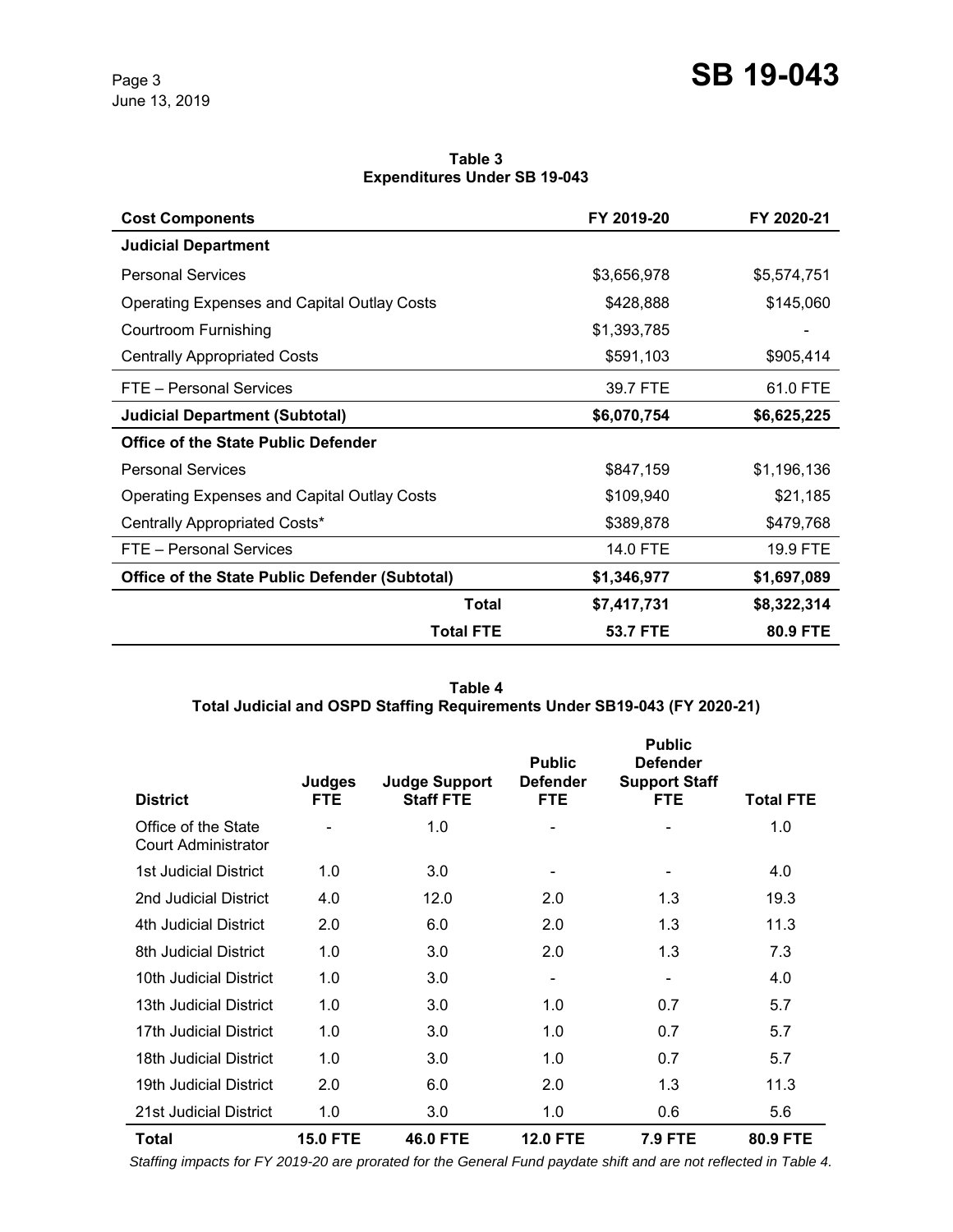June 13, 2019

**Judicial Department.** Each district court judge requires 3.0 FTE for support staff for a court clerk, law clerk, and court reporter. Therefore, by adding 15 district court judges this bill increases Judicial Department staffing by a total of 60 FTE including; 15 district court judges and 45 support staff as shown in Table 4. Costs in FY 2019-20 are prorated for the General Fund paydate shift and for a January 1, 2020 start date for 8.0 judges and 24.0 support FTE. Standard judge operating and capital outlay costs for judges are included for each of the 15 judges and includes funding for law library materials, travel expenses, judge robe expenditures, and computer hardware and software. Costs are also included for furnishings for the judge chambers, law library, jury room, and conference room for each of the 15 judges. These costs are based on the Judicial Department common policy costs. Standard operating and capital outlay costs for state employees are included for each support staff FTE.

This bill also creates a position in the Office of the State Court Administrator to conduct outreach and provide educational resources and training to attorneys and law school students on the judgeship vacancy and application process. This position is required to report annually to the Chief Justice of the Supreme Court and the General Assembly from October 1, 2020 to 2031, at which time the position is repealed. The Judicial Department requires 1.0 FTE for this position and this fiscal note includes standard operating, capital outlay, and training costs, which are prorated in FY 2019-20, for the General Fund paydate shift.

**Office of the State Public Defender.** This bill increases the number of criminal court dockets that must be staffed by public defenders to ensure availability of counsel for indigent offenders. As a result, the Office of the State Public Defender requires a total of 12.0 Public Defenders and 7.9 support staff FTE including an investigator, legal assistant, and administrative assistant. Standard operating and capital outlay costs are included and costs in FY 2019-20 are prorated for the General Fund paydate shift and a January 1, 2020 start date for 5.0 Public Defender FTE and 3.4 support staff FTE. This is based on the expected docket assignments for the new judges, should additional public defender staffing be needed, this analysis assumes additional appropriations will be requested through the annual budget process.

**Centrally appropriated costs.** Pursuant to fiscal note and Joint Budget Committee policy centrally appropriated costs for bills involving more than 20 FTE are appropriated in the bill, rather than through the annual budget process. These costs, which include employee insurance and supplemental employee retirement payments for the Judicial Department and the Office of the State Public Defender, as well as leased space for the Office of the State Public Defender are estimated to total \$1.0 million in FY 2019-20 and \$1.4 million in FY 2020-21 as shown in Table 5.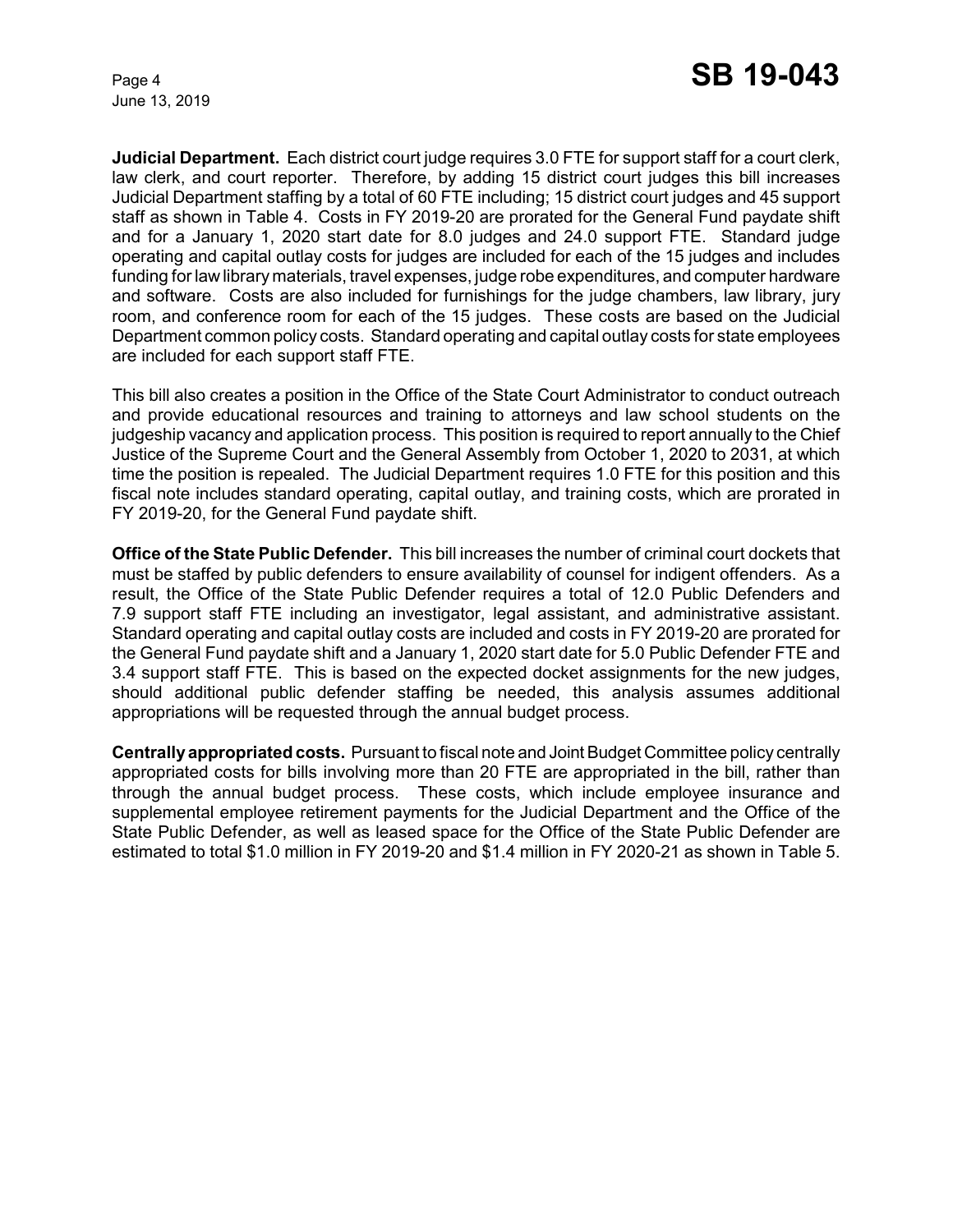**Table 5 Expenditures Under SB 19-043**

| <b>Cost Components</b>                                |       | FY 2019-20 | FY 2020-21  |
|-------------------------------------------------------|-------|------------|-------------|
| <b>Judicial Department</b>                            |       |            |             |
| Employee Insurance (Health, Life, Dental)             |       | \$314,702  | \$483,547   |
| Short-term Disability                                 |       | \$2,886    | \$4,377     |
| Supplemental Employee Retirement Payments             |       | \$273,515  | \$417,490   |
| <b>Judicial Department (Subtotal)</b>                 |       | \$591,103  | \$905,414   |
| Office of the State Public Defender                   |       |            |             |
| Employee Insurance (Health, Life, Dental)             |       | \$137,858  | \$195,955   |
| Short-term Disability                                 |       | \$1,438    | \$2,032     |
| Supplemental Employee Retirement Payments             |       | \$75,741   | \$106,941   |
| <b>Leased Space</b>                                   |       | \$174,840  | \$174,840   |
| <b>Office of the State Public Defender (Subtotal)</b> |       | \$389,877  | \$479,768   |
|                                                       | Total | \$980,980  | \$1,385,182 |

### **Local Government**

Beginning in FY 2019-20, this bill increases district attorney, court security, and court facility costs for counties as shown in Table 6 and described below. Some costs in the 2nd, 4th, 8th, 17th, 18th, and 19th judicial district will be prorated based on a judge start date of January 1, 2020.

**Table 6 County Costs by Judicial District Under SB 19-043**

| <b>District</b>        | <b>Deputy District</b><br><b>Attorneys</b> | <b>District Attorney</b><br><b>Support Staff</b> | <b>Sheriff</b><br><b>Deputies</b> | <b>Estimated court</b><br>facility costs |
|------------------------|--------------------------------------------|--------------------------------------------------|-----------------------------------|------------------------------------------|
| 1st Judicial District  |                                            |                                                  | 1                                 | \$644,000                                |
| 2nd Judicial District  | 4                                          | 2                                                | 4                                 | \$3,200,000                              |
| 4th Judicial District  | 4                                          | 2                                                | 2                                 | \$1,284,180                              |
| 8th Judicial District  | 2                                          |                                                  | 1                                 | at least<br>\$2,500,000                  |
| 10th Judicial District | 2                                          |                                                  |                                   | \$100,000                                |
| 13th Judicial District | 2                                          |                                                  | 1                                 | \$100,000                                |
| 17th Judicial District | 2                                          |                                                  |                                   | \$100,000                                |
| 18th Judicial District | 2                                          | 1                                                |                                   | \$100,000                                |
| 19th Judicial District | 4                                          | 2                                                | 2                                 | \$176,000                                |
| 21st Judicial District | 2                                          |                                                  |                                   | \$100,000                                |
| Total                  | <b>24.0 FTE</b>                            | <b>12.0 FTE</b>                                  | <b>15.0 FTE</b>                   | at least<br>\$8,304,180                  |